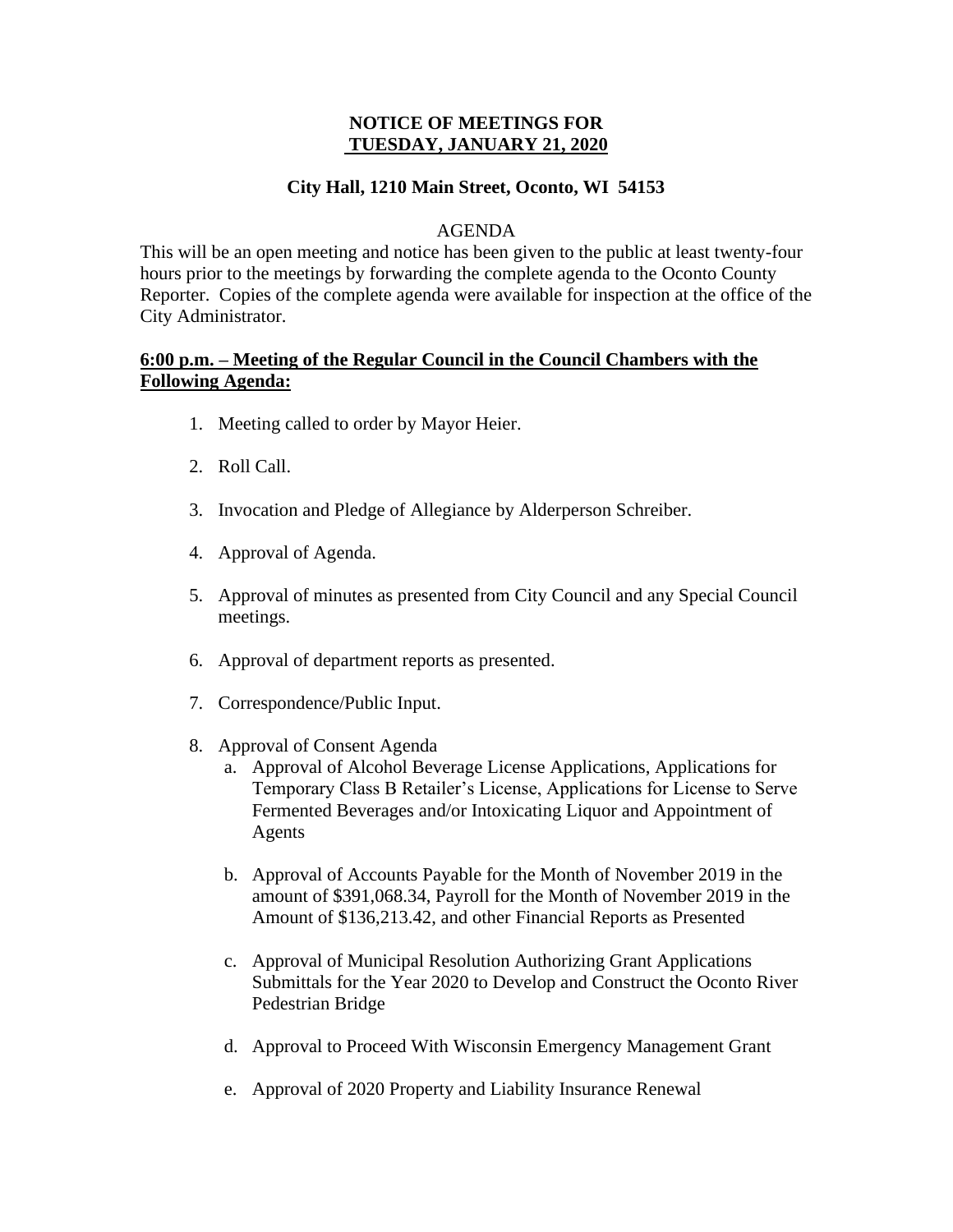- f. Approval of Invoices from Marinette Concrete Products Totaling \$11,752
- g. Approval of Ordinance Regarding Revisions to the Public Safety Ordinance in the Municipal Code of Ordinances for the City of Oconto
- h. Approval of Proposals from Visu-Sewer in the Amount of \$93,564 for First Street Sanitary Sewer Rehabilitation
- i. Approval of Invoice from FSO Management, LLC in the Amount of \$6,417 for Fall Hauling
- j. Approval of Invoice from B&M Technical Service, Inc. in the Amount of \$3,836 for Replacement of Variable Speed Drive
- 9. Discussion/Recommendation/Action on the Following:
	- a. Invoice from MJB Construction for Ice Breaking (to be handed out at the meeting)
	- b. Invoice from Iron Works Construction Company in the Amount of \$76,024.66 for Ice Breaking
	- c. Invoice from Plutchak Crane Rentals, LLC in the Amount of \$1,413.70 for Crane Service

## **Recommendation from Park & Recreation Committee:**

d. Approval of Invoice from Oconto County Highway Department in the Amount of \$13,061 for Blacktopping

## **Recommendation from Police & Fire Commission:**

- e. Approval of Quote from Motorola Solutions in the Amount of \$21,408.12 for Portable Radios
- 10. Adjournment.

Dated this  $13<sup>th</sup>$  day of January, 2020.

Sara J. Perrizo, CPA City Administrator

If you are an individual with a disability and need special accommodations while attending these meetings as required by the American with Disabilities Act, please notify City Hall, (920) 834-7711 at least 24 hours prior to the meeting in order to make suitable arrangements.